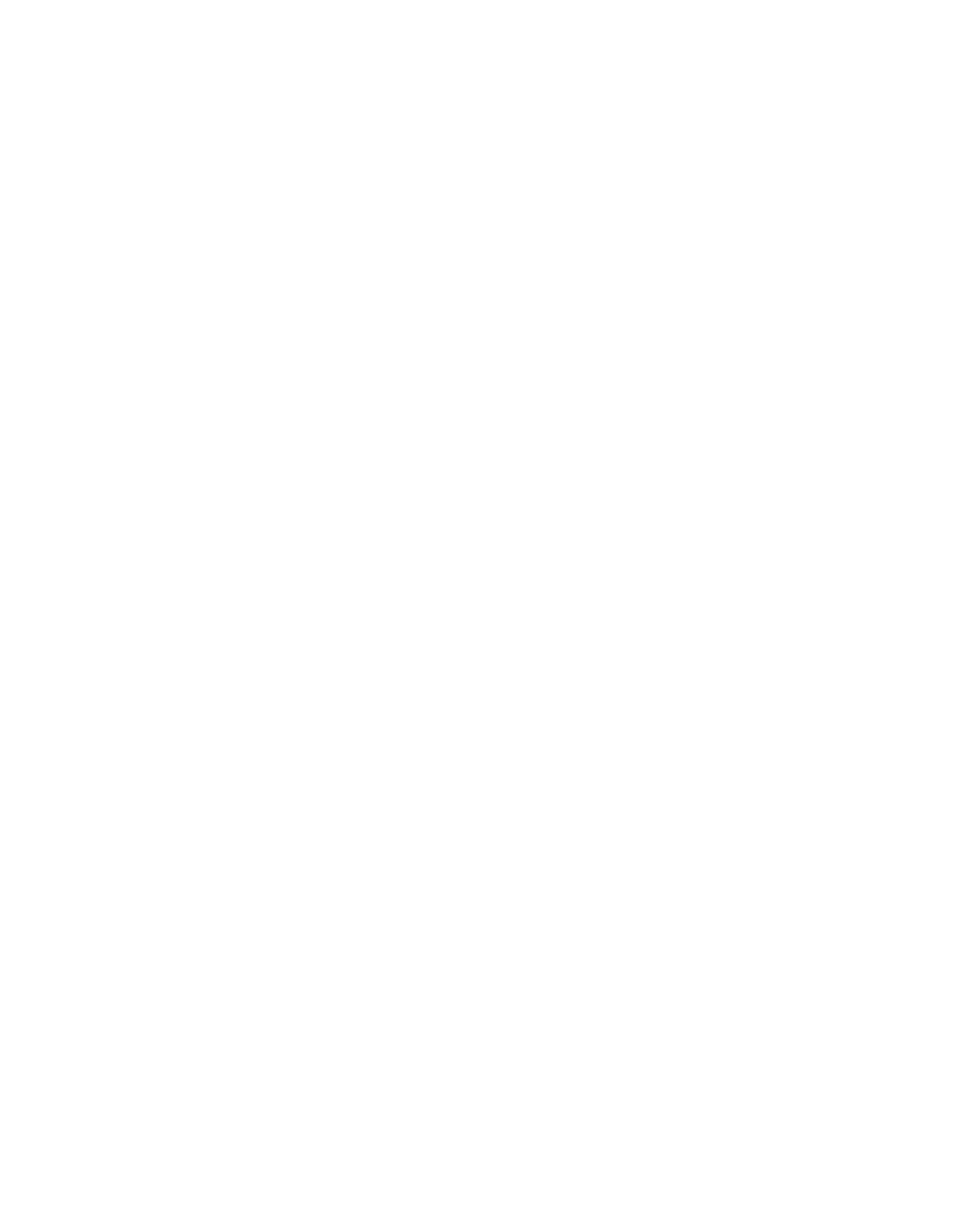et seq.

## **Sec. 22-1. Duty to light streets and alleys.**

 (a) Every railroad company owning or operating a line of railroad in or through the city shall erect and maintain suitable lights in such streets, boulevards and alleys along, through or over which its tracks may run, as may be designated and required by the director of public works and transportation or the director of parks and recreation, as the case may be, and at such locations thereon as such officer may approve.

 (b) The lights provided for in this section shall be approved by the director of public works and transportation as to candlepower, height over the street or alley and type, and the lights shall be kept in good condition and burning at the same times that the general street lighting system of the city is being operated.

(Code 1969, § 18-1)

### **Sec. 22-2. Removal of lights.**

 No lights being maintained as provided in section 22-1 shall be removed by any railroad company without the consent of the director of public works and transportation or the director of parks and recreation, as the case may be. (Code 1969, § 18-2)

#### **Sec. 22-3. Moving trains over unlighted streets.**

 No conductor, engineer, fireman, brakeman or other person shall move or cause or allow to be moved any locomotive, tender or car over, along or upon any street, sidewalk or alley unless such street, sidewalk or alley is well lighted in accordance with the provisions of section 22-1. (Code 1969, § 18-3)

#### **Sec. 22-4. Tracks.**

 (a) *Laying and maintaining to grade.* All railroad tracks laid upon any part of any public street shall be laid, relaid, maintained and kept to the grade of such street, as may be established or reestablished by ordinance.

 (b) *Notice.* Whenever it may appear that the tracks of any railroad company are not laid to the grade of the street, the director of public works and transportation shall notify the local agent of the company owning, leasing or using such tracks that the tracks are not laid to the grade of the street. If after the expiration of 20 days from the notice such tracks have not been brought to the established grade or steps are not being taken to bring such tracks to the established grade, no engineer, conductor or fireman in charge of any locomotive, engine, tender, car or train of cars shall move or cause to be moved or assist in moving any such locomotive, tender, car or train of cars over such

tracks until they have been made to conform to the grade of the street where they are laid.

 (c) *Exceptions.* This section shall not apply to any tracks which do not conform to the established grade if, in the opinion of the director of public works and transportation or the director of parks and recreation, as the case may be, compliance with this section would require the raising or lowering of tracks to such an extent that reasonable operations over such street, alley, boulevard or other thoroughfare would be impractical.

(Code 1969, § 18-4)  **State law reference(s)--**Railroad crossings, RSMo 389.610

## **Sec. 22-5. Maintaining street surface between railroad tracks.**

 (a) All railroad companies owning, leasing, using or operating along or across any street, alley, boulevard or other public thoroughfare within the corporate limits of the city shall construct, repair and maintain the surface between the rails of each track and 18 inches outside of each rail thereof, in such manner and of such materials as may be ordered and approved by the director of public works and transportation or the director of parks and recreation, as the case may be, and as will result in providing a smooth and satisfactory surface for the passage of persons and vehicles, in the opinion of such officer.

 (b) When more than one track crosses a street, alley or boulevard and the distance between the closest rails of adjacent tracks is not greater than seven feet, it shall be the duty of the owner thereof to construct, repair and maintain the surface between such rails in the same manner and of such material as the surface between the rails of the tracks themselves are constructed or maintained. If such tracks are owned by more than one company, the cost shall be apportioned properly between the various owners. In all cases the entire width of the street, alley, highway or boulevard between property lines at crossings shall be constructed, repaired and maintained.

 **State law reference(s)--**Railroad crossings, RSMo 389.610 et seq.

## **Sec. 22-6. Notice to construct, repair, renew paving**

## **or surface.**

 (a) *Required.* When the director of public works and transportation or director of parks and recreation, as the case may be, deems it necessary to construct, repair or renew any of the paving or surface of any railroad owned and maintained by any person, as provided for in section 22-5, he shall serve a written notice upon the local representative of such railroad.

<sup>(</sup>Code 1969, § 18-5)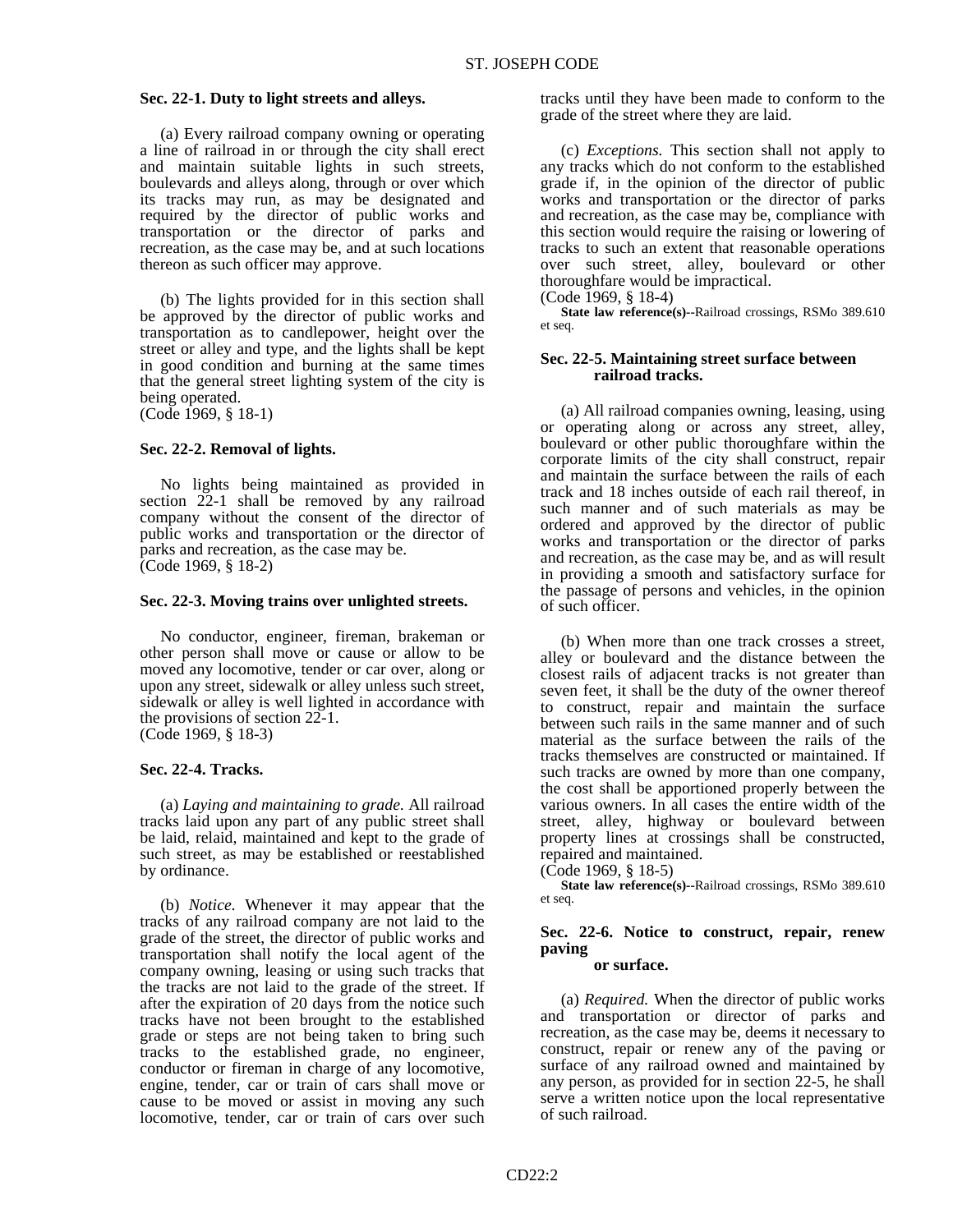(b) *Contents.* This notice shall state the nature of repairs necessary, the time within which such repairs must be completed, which time shall be fixed by the director of public works and transportation or director of parks and recreation, as the case may be, shall be signed by such officer and shall be noted as a matter of record.

 (c) *Service.* The leaving of this notice at the office of the person representing the person as specified in this section, by a representative of the director of public works and transportation or director of parks and recreation, as the case may be, shall be deemed proper service of such notice.

 (d) *Compliance.* Upon the receipt of notice to construct, repair or renew, it shall be the duty of the person owning or having control of such railroad crossing to proceed to construct, repair or renew the crossing as ordered by the notice and complete the work within the time designated in such notice. The work shall be done under the direction and supervision of the director of public works and transportation or the director of parks and recreation, as the case may be.

(Code 1969, § 18-6)

**State law reference(s)--Repair of railroad crossings by city,** RSMo 389.630.

## **Sec. 22-7. Removal of tracks, utilities when impeding construction of improvement.**

 Every railroad company owning, leasing, using or otherwise controlling railroad tracks along or upon any street, boulevard, alley or other public thoroughfare, and any poles, wires, gas or water pipes or mains or any similar installations above, upon or under the right-of-way occupied thereon by such tracks shall, when the tracks or utility lines obstruct or impede the necessary construction of any sewer, viaduct or other public improvement constructed along or upon any street, boulevard, alley or other public thoroughfare by the city, the state or the United States government, after reasonable notice served upon the local representative of such railroad company by the director of public works and transportation, shall remove such obstruction, temporarily or permanently, if it is necessary. (Code 1969, § 18-7)

#### **Sec. 22-8. Flagman.**

 (a) *Required.* All railroad companies owning or operating railroads within the limits of the city are required to station, keep and maintain at their own expense, at each and every crossing where their tracks intersect at grade any street, boulevard or other public thoroughfare used for public travel in the city, a flagman, whose duty it shall be to signal persons traveling in the direction of any such crossing and warn them of the approach of any locomotive, engine, car or other traffic on the tracks whenever the tracks are in actual use for switching

purposes. The flagman provided for in this section may be a member of the train crew involved in such switching operation.

 (b) *Exception.* A flagman shall not be required at any crossing where an approved warning signal device is maintained and in operation. (Code 1969, § 18-8)

### **Sec. 22-9. Protection of public at grade crossings.**

 (a) *Flagman.* All railroad companies owning or operating railroads within the limits of the city or using, leasing or otherwise lawfully operating rolling stock on tracks within the city shall, wherever such tracks cross or intersect at grade any street, boulevard or other public thoroughfare generally used for public travel in the city, keep and maintain at all times at their own expense, at each and every such street, boulevard or public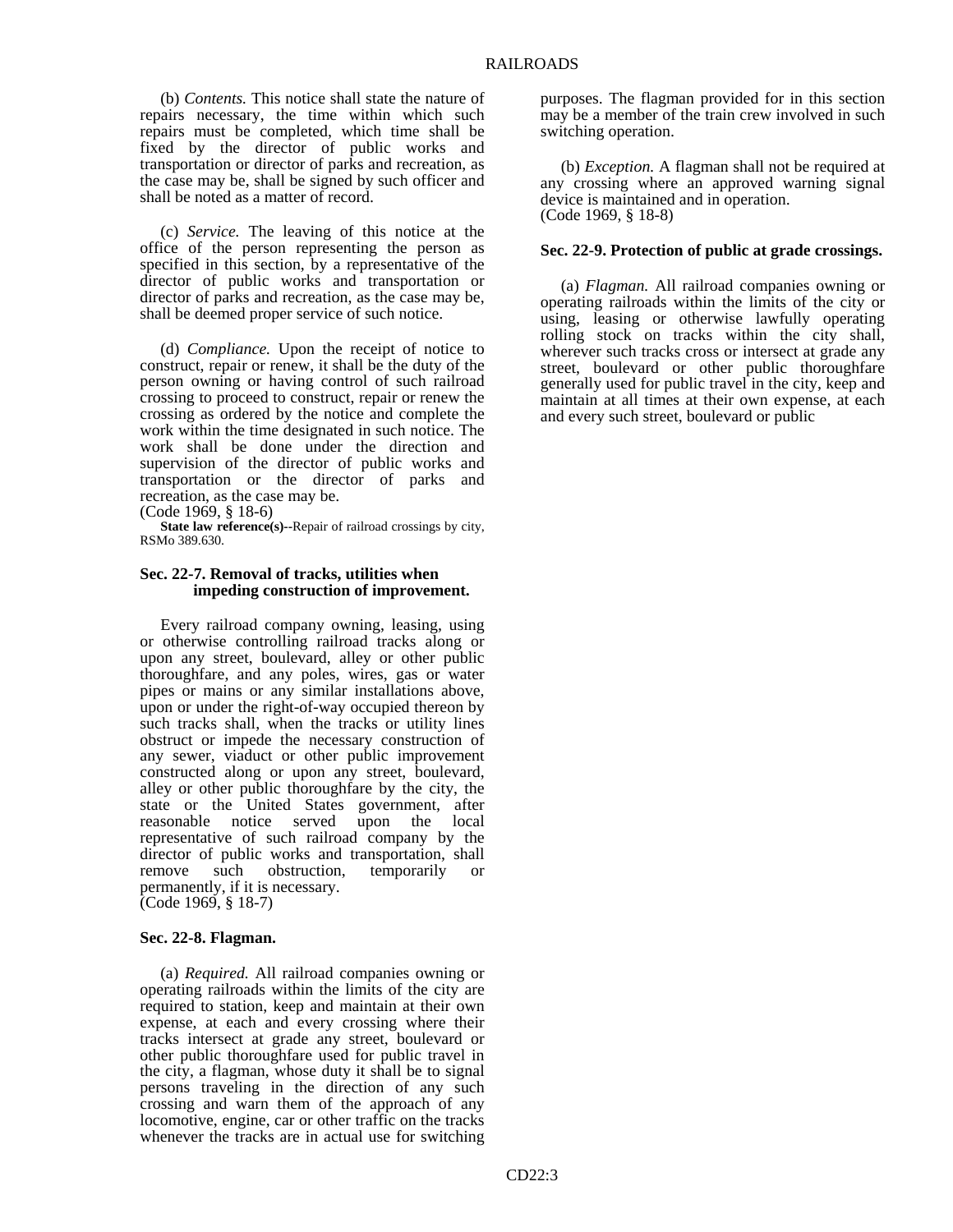thoroughfare, a flagman to warn anyone approaching the tracks of any impending danger by virtue of the approach of a locomotive, engine, train, car or other rail traffic. Danger will be deemed to be impending when such locomotive, engine, train, car or other rail traffic reaches a point at least 300 feet from the crossing. This subsection shall not be construed to apply to the flagman required in section 22-8 pertaining to switching operations.

 (b) *Warning signals.* In lieu of the flagman provided for in subsection (a) of this section, any railroad company to which the provisions of this section may apply and may, upon an application duly filed with the director of public works and transportation or director of parks and recreation, as the case may be, be authorized to locate, establish and maintain a warning signal device, to be approved by such director.

 (c) *Plans, etc., for warning signals.* Any such railroad company filing the application mentioned in subsection (b) of this section for an order of the director of public works and transportation or director of parks and recreation, as the case may be, to locate, establish and maintain an approved warning signal device shall attach to the application and furnish the director of public works and transportation or director of parks and recreation, as the case may be, with complete plans and specifications for such approved warning signal devices. The plans and specifications shall include a plat of the crossing involved; the proposed location of such device; the construction; method of operation; distance of warning; and any other pertinent data which will enable such officer to issue a permit for such installation with full information on which such officer can determine whether such installations will fully protect the public safety. (Code 1969, § 18-9)

# **Sec. 22-10. Exemption from requirements of section**

 **22-9.**

 (a) *Application.* Any railroad coming within or affected by the provisions of section 22-9 may file with the director of public works and transportation or director of parks and recreation, as the case may be, an application to be exempted from the duty imposed in this chapter to maintain a flagman or approved warning signal device at any one or more crossings within the city.

 (b) *Data to accompany application.* Such application shall be accompanied by a plat or map showing the tracks and street or other thoroughfare for which exemption is claimed and shall be accompanied by a statement disclosing the existing condition with respect to whether a flagman or warning signal device is maintained and shall include a statement of the reasons for which such application should be granted.

 (c) *Action on application.* The director of public works and transportation or director of parks and recreation, as the case may be, shall consider the application for exemption and shall submit such application for exemption, together with his recommendations thereon, to the city council for final approval or rejection. The city council shall, by resolution duly adopted, approve or reject such application.

(Code 1969, § 18-10)

## **Sec. 22-11. Moving train over crossing without flagman, signal device.**

 It shall be unlawful for any conductor, engineer, fireman, brakeman or other person to move or cause or allow to be moved any locomotive, engine, train, car or other traffic by rail over or upon any street, alley, boulevard or other public thoroughfare intersecting with railroad tracks whenever the flagman or approved warning signal devices required in this chapter are not present or in operation at such crossing. (Code 1969, § 18-11)

## **Sec. 22-12. Switches within public thoroughfares.**

 (a) No railroad company owning, leasing or otherwise controlling railroad tracks within the city shall place, install or maintain within or upon any street, boulevard, sidewalk or other public thoroughfare any switch stand or other moving part of any railroad switch. Switch rails shall not be constructed or maintained on sidewalk crossings unless approved by the director of public works and transportation or director of parks and recreation, as the case may be.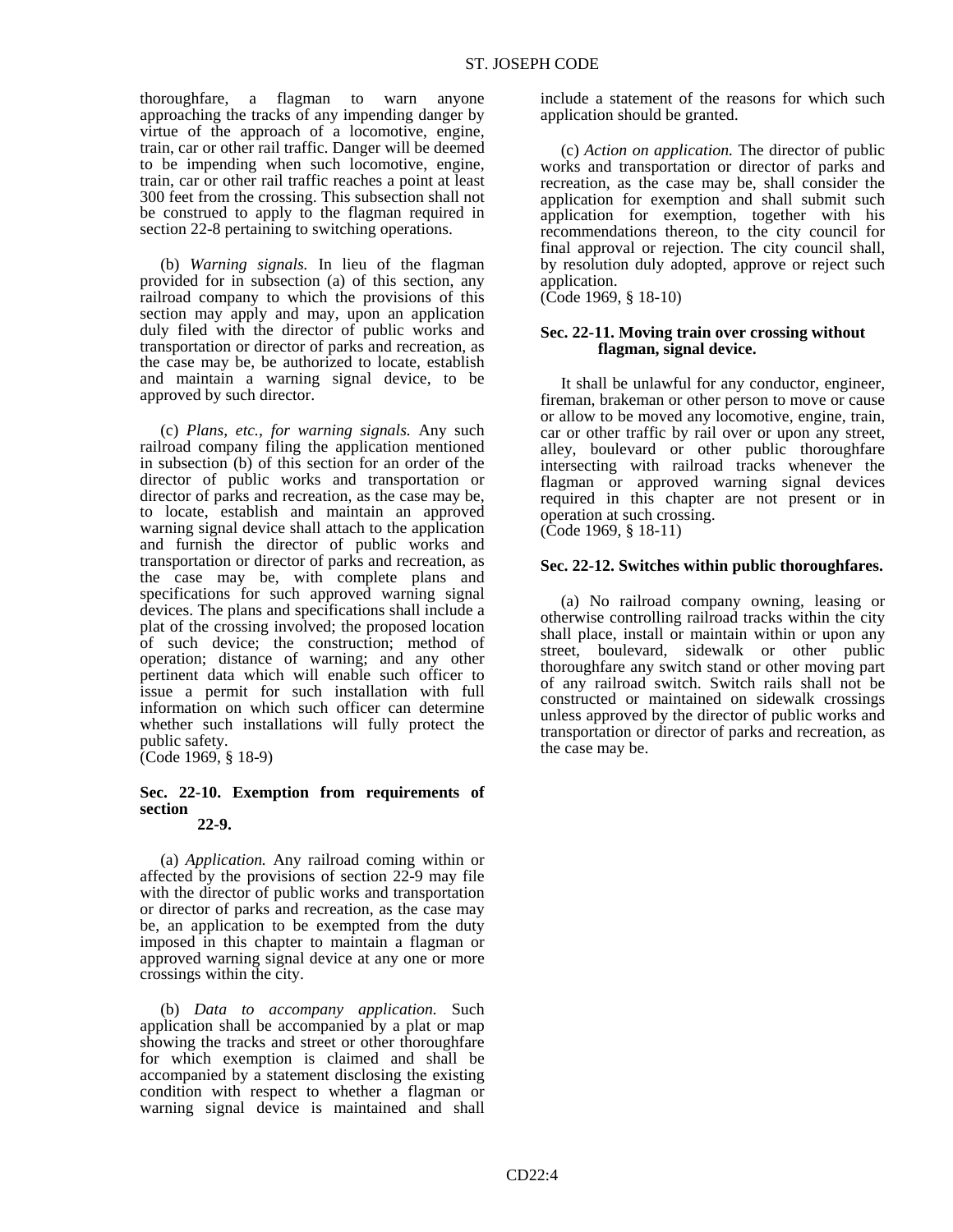(b) Such railroad company may, however, install and maintain a plain ground throw switch stand in alleys if authorized so to do by the director of public works and transportation or director of parks and recreation, as the case may be, and if such plain ground throw stand shall be countersunk below the existing surface of the alley and covered by a steel plate, firmly and substantially hinged in place, the design to be approved by such officer. (Code 1969, § 18-12)

#### **Sec. 22-13. Trains obstructing streets, traffic.**

 (a) *Time limit.* No conductor, engineer, fireman, flagman or other person in charge of any locomotive, tender, car or train of cars shall obstruct or cause to be obstructed any street, boulevard or sidewalk within the limits of the city or in any manner obstruct or cause to be obstructed the free and clear passage for vehicles and pedestrians along the street, boulevard or sidewalk for longer than five minutes when any such locomotive, tender, car, train or other rail traffic is not moving nor for longer than ten minutes when in motion.

 (b) *Scope.* This provision shall apply with equal force whether more than one railroad company or track occupies the same or an adjacent right-of-way intersection by a street, boulevard, alley, sidewalk or other public thoroughfare.

 (c) *Responsibility for violation.* No yardmaster, superintendent of terminals or other officer or principal of any railroad shall run or manage or cause, permit, order or direct to be run or managed any such locomotive, tender, car, train or other rail traffic in such a manner as to cause a violation of this section.

(Code 1969, § 18-13)

 **State law reference(s)--**Liability of train crewmen for violations, RSMo 71.013.

#### **Sec. 22-14. Reserved.**

 ("Speed of Trains" was repealed by G.O. 1209, 8-15-94)

#### **Sec. 22-15. False signals at railroad crossing.**

 (a) It shall be unlawful for any person to cause to operate or to operate in the warning mode at the crossing of any railroad track and street:

- (1) A flashing or steady lighted or soundemitting signal designed to give warning to street traffic of the immediate approach or passage of a train.
- (2) A crossing gate which is lowered to give warning to street traffic of the immediate approach or passage of a train.

 (3) Any combination of subsections (a)(1) and (2) of this section.

This subsection shall not apply unless a train shall actually be approaching within 1,320 feet of such crossing or shall actually occupy such crossing.

 (b) The penalty for first conviction of this section shall be a fine of not less than \$100.00; for the second conviction the penalty shall be a fine of not less than \$200.00; and for all subsequent convictions the penalty shall be a fine of not less than \$300.00. Nothing in this subsection shall be construed to prevent the imposition of a larger fine or a jail sentence consistent with section 1-14 of this Code.

 (c) Service of summons for a violation of this section shall be served upon any railroad company, corporation, partnership or joint venture by leaving a copy of such summons at any business office of such railroad with the person having charge thereof or by delivering the summons to its registered agent or any other agent authorized or required by law to receive service of process.

(Code 1969, § 18-15)

#### **Sec. 22-16. Headlights on moving cars.**

 It shall be unlawful for any conductor, engineer, fireman, brakeman or other person in charge of any locomotive, tender, car or train of cars to